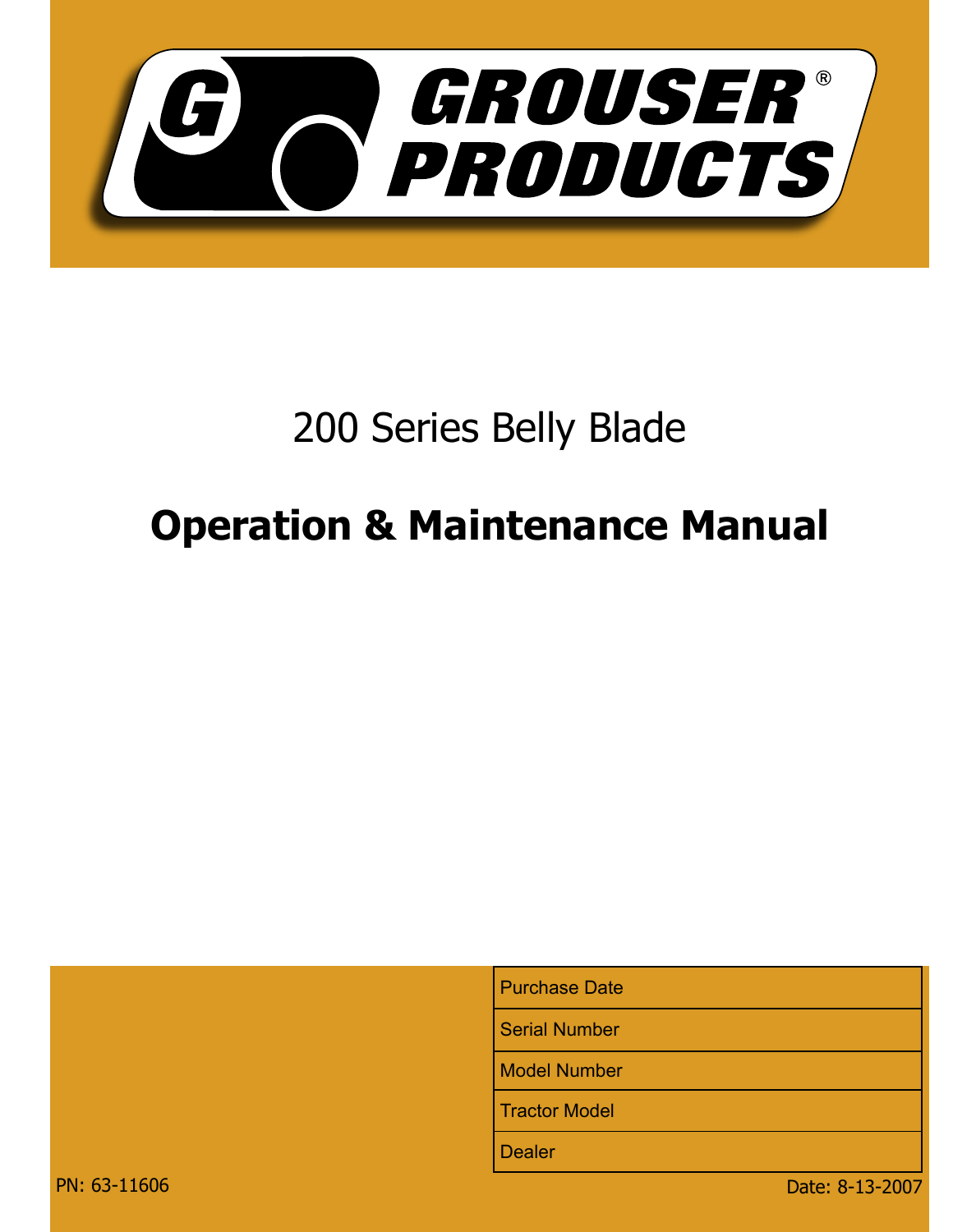| <b>Description</b>                                                                                                                                                                                                            | Page     |
|-------------------------------------------------------------------------------------------------------------------------------------------------------------------------------------------------------------------------------|----------|
|                                                                                                                                                                                                                               | $\sim$ 2 |
|                                                                                                                                                                                                                               | $-3-4$   |
| Operating Instructions 5-6                                                                                                                                                                                                    |          |
|                                                                                                                                                                                                                               |          |
|                                                                                                                                                                                                                               |          |
| Troubleshooting 50 and 50 and 50 and 50 and 50 and 50 and 50 and 50 and 50 and 50 and 50 and 50 and 50 and 50 and 50 and 50 and 50 and 50 and 50 and 50 and 50 and 50 and 50 and 50 and 50 and 50 and 50 and 50 and 50 and 50 |          |
|                                                                                                                                                                                                                               |          |
|                                                                                                                                                                                                                               |          |
|                                                                                                                                                                                                                               |          |
|                                                                                                                                                                                                                               |          |
|                                                                                                                                                                                                                               |          |
|                                                                                                                                                                                                                               |          |

# **General Information**

Locate the Belly Blade assembly identification number and record the information on the front of this manual. This will be needed when contacting your service center or dealer.

#### **Using Your Manual**

Read this manual completely prior to operating to help you and others avoid injuries. This manual provides information on the proper way of operating the Belly Blade to prevent injuries and any machine damage.

All references to the tractor or undercarriage are taken from the view at the tractor's seat or from standing behind the tractor and looking towards the front of the tractor.

The Belly Blade assembly shown throughout this manual may differ slightly from your Belly Blade assembly, but the instructions will still be compatible.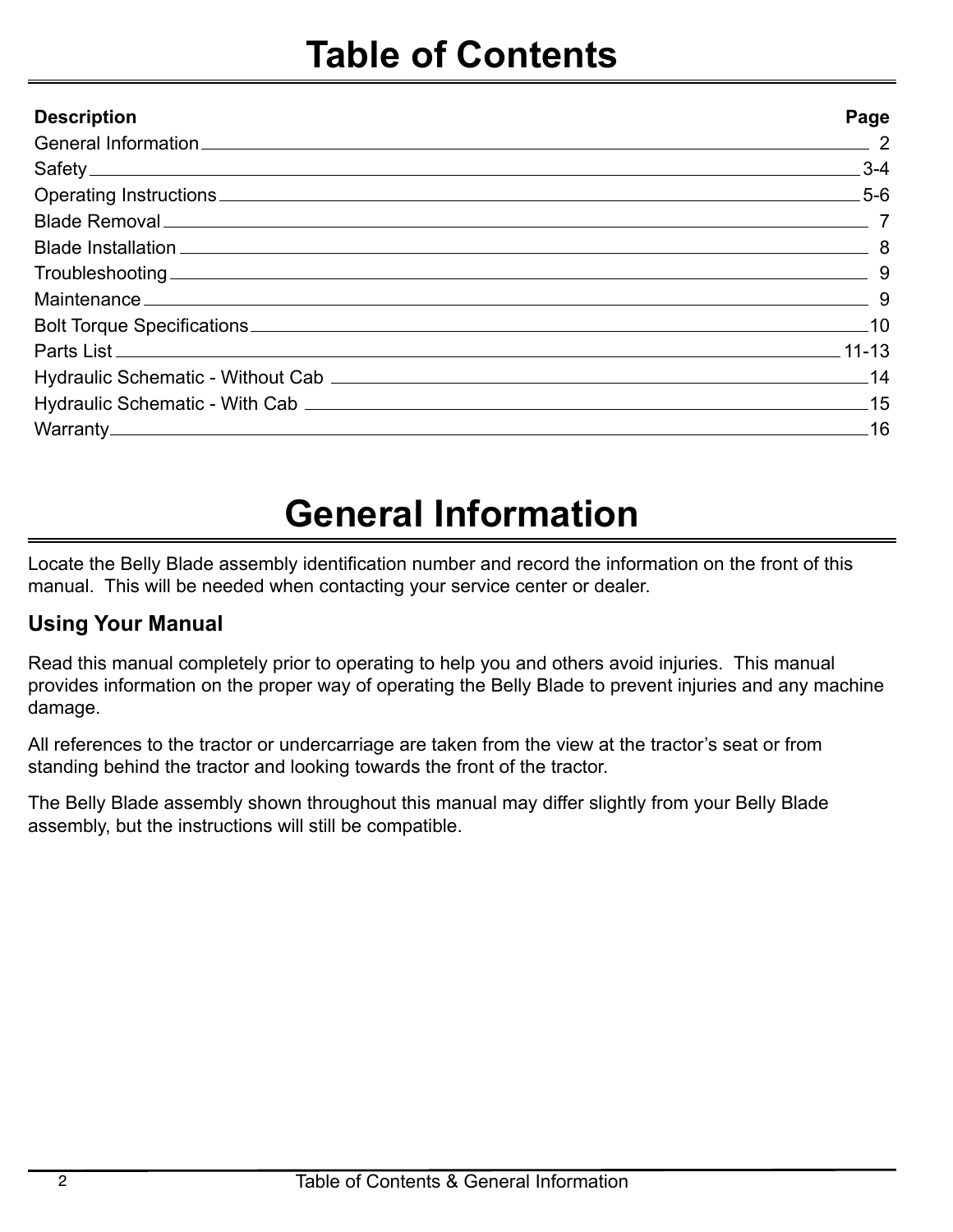### **Safety Labels**

Read all of the safety information before operating a Belly Blade. Refer to your tractor manual for additional safety information.

The safety label for this Belly Blade is shown below and should always be visible. If any safety label wears off, is hard to read, or is removed, contact your dealer for replacements.



## **Accident Prevention**

An accident prevention program can be successful when a responsible equipment operator is cooperating. An operator can prevent accidents when they accept a full measure of their responsibility. The designers, manufacturers, and engineers can help, but a single careless act by the operator can outweigh all of their efforts.

No equipment can be safer than the person running the controls. A careful, informed operator is the best safety device.

## **Operation Safety**

- Follow the tractor's operating safety measures.
- Inspect the machine before operation. Verify that all parts are tight. Replace or repair all damaged, missing or worn parts. Make any adjustments before you operate the machinery.
- Keep pets and people away from work area. Stop the machine if anyone enters the working area.
- Clear area of objects that may damage the blade or tractor.
- If an object is hit, stop the tractor and inspect the damage. Repair or replace any damaged parts before continuing operation.
- Be careful of shallow underground cables.
- Always keep the tractor and Belly Blade attachment properly maintained and in good working condition.
- Keep the Belly Blade raised when driving from job to job or if it is not being used.
- Operate the Belly Blade only from the operator's seat.
- Clean operator's platform and steps of all dirt, trash and grease.
- Avoid operating on steep slopes.
- ALWAYS drive up and down slopes and NEVER across the face of the slope.
- Use extreme caution when changing direction on a slope.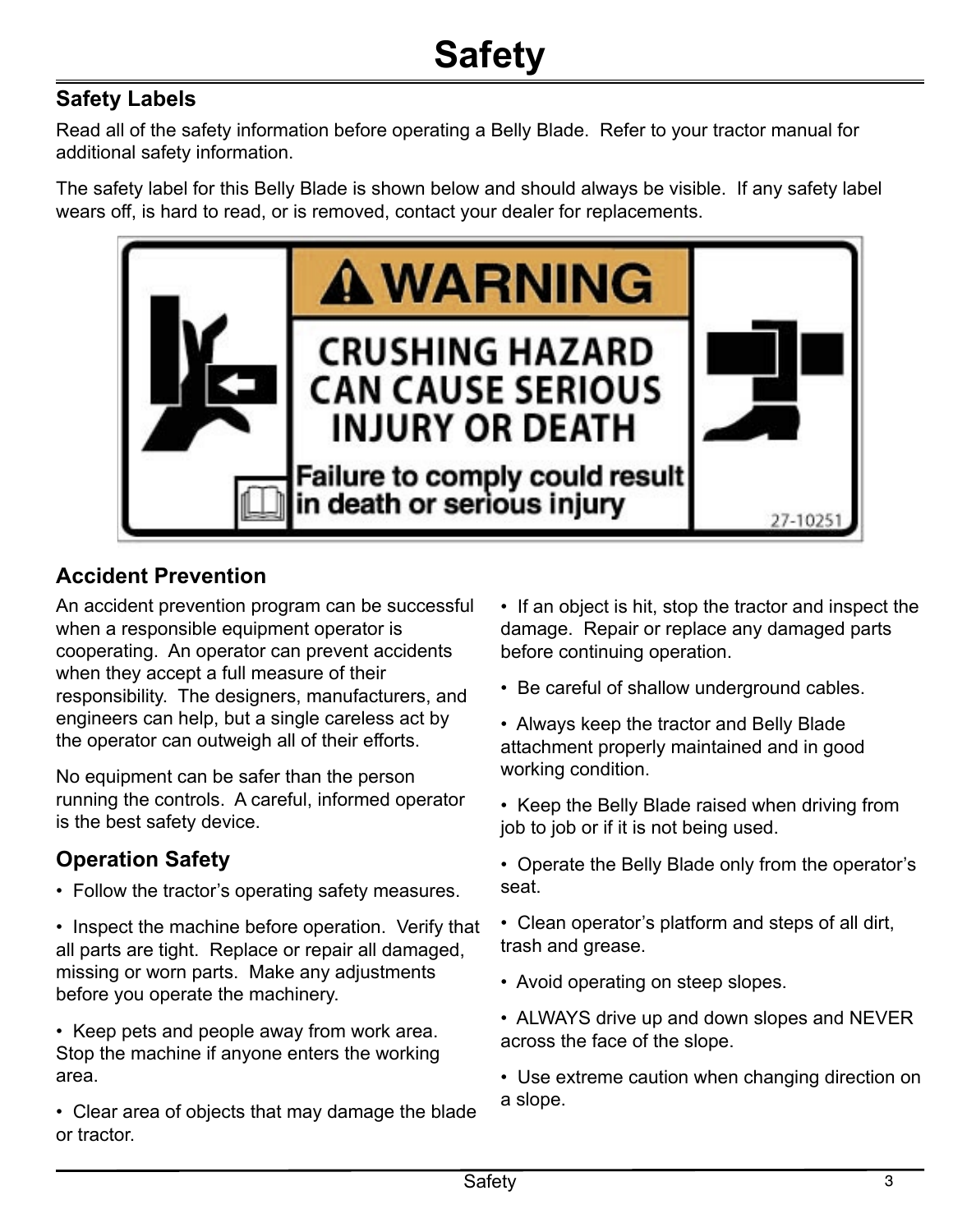- NEVER leave a running machine unattended.
- NEVER operate the machine at high speeds.

• NEVER allow anyone to ride on the Belly Blade or the tractor.

• NEVER allow an untrained person to operate the machine.

• ALWAYS look carefully and use caution when backing up.

• ALWAYS watch for traffic when working near roadways.

• ALWAYS operate during the day or with good artificial light.

• NEVER wear headphones while operating the Belly Blade. Your full attention is essential.

• NEVER operate machinery when ill, tired, or under the influence of alcohol or drugs.

• ALWAYS wear a seat belt while operating the tractor.

• NEVER use the Belly Blade as a jacking device to lift the tractor.

#### **Parking**

- Stop the tractor on a level surface.
- Lower Belly Blade to the ground.
- Set parking brake.
- Shut off the engine.
- Remove the ignition key.
- After the engine and any moving parts have stopped, get off the tractor.

### **Appropriate Clothing**

• Wear safety equipment and close fitting clothes that are appropriate for the job.

• Wear ear protection to prevent loss of hearing from loud noises.

• Wear protective eye wear.

#### **Important Messages**

This manual contains messages that will bring attention to potential safety concerns and machine damage. Read all of the information carefully and thoroughly to avoid injury and machine damage. Below is an example.



Avoid injury! This text will explain the possible hazards or death to the bystanders or the operator if the correct procedures are ignored.

### **Hydraulic Safety**

Pressurized hydraulic oil is very dangerous and harmful. Medical attention is needed if oil penetrates the skin. Below is the caution statement used in this manual.



Avoid injury! Hydraulic oil that is under pressure will penetrate the skin and cause a serious injury. If this occurs, it needs to be surgically removed by a doctor familiar with this type of injury within a few hours or gangrene may result.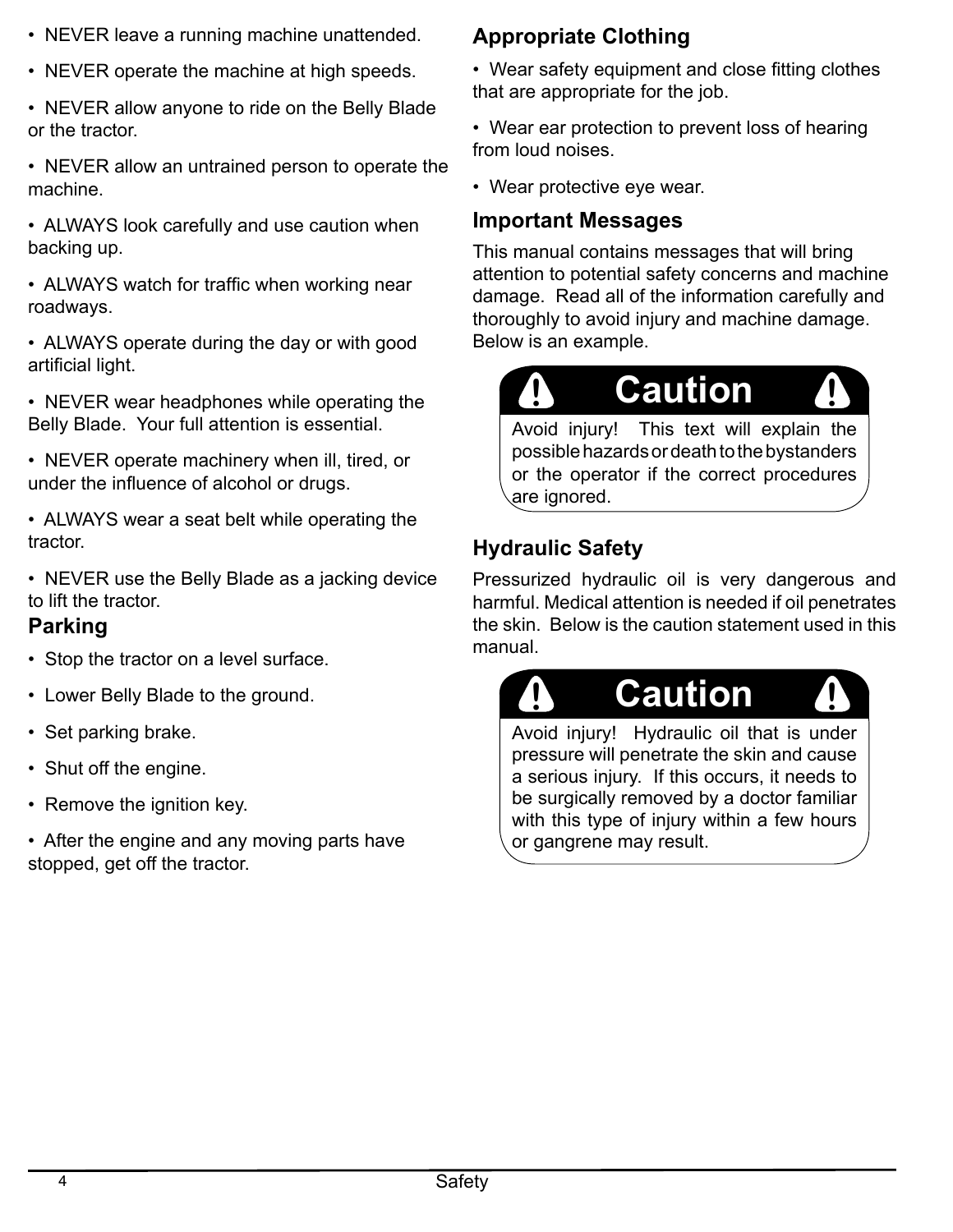## **Before Operation**

**1.** Become familiar with all controls and how they work.

**2.** Verify that all hydraulic cylinders are extending and contracting fully.

**3.** Verify that all components are working correctly and effectively.

**4.** If adjustments are needed, set parking brake, shut off engine, and remove the key before making any adjustments.

**5.** Make any operating adjustments if necessary.

**6.** Tighten all loose parts.

**7.** Replace or repair all damaged, missing or worn parts.

**8.** Check the tractor's operator manual for the proper tire pressures.

**9.** When transporting, pitch the blade all of the way back and have it fully raised to have the greatest ground clearance.

**10.** The float circuit for the lift cylinders adjusts the blade automatically to follow the contour of the ground. This feature is only for the manual Belly Blade control valve and not the laser system.

### **Operation of Blade**

The blade can be positioned in many different configurations by adjusting all of the hydraulic cylinders with the control levers.

**1.** Do not try to cut more material than the tractor can handle.

**2.** Start off slow, and gradually build up to the correct cutting thickness.

**3.** Do not allow the blade to contact the tires at any time during operation.

**4.** Avoid back dragging.

**4.** Sideshift periodically to eliminate buildup around the sideshift cylinder.

## **Tips on Operation of Belly Blade**

- Set the blade to an angle that you want to work with.
- When cutting or carrying material, pitch the blade back.



• When spreading or packing material, pitch the blade forward.

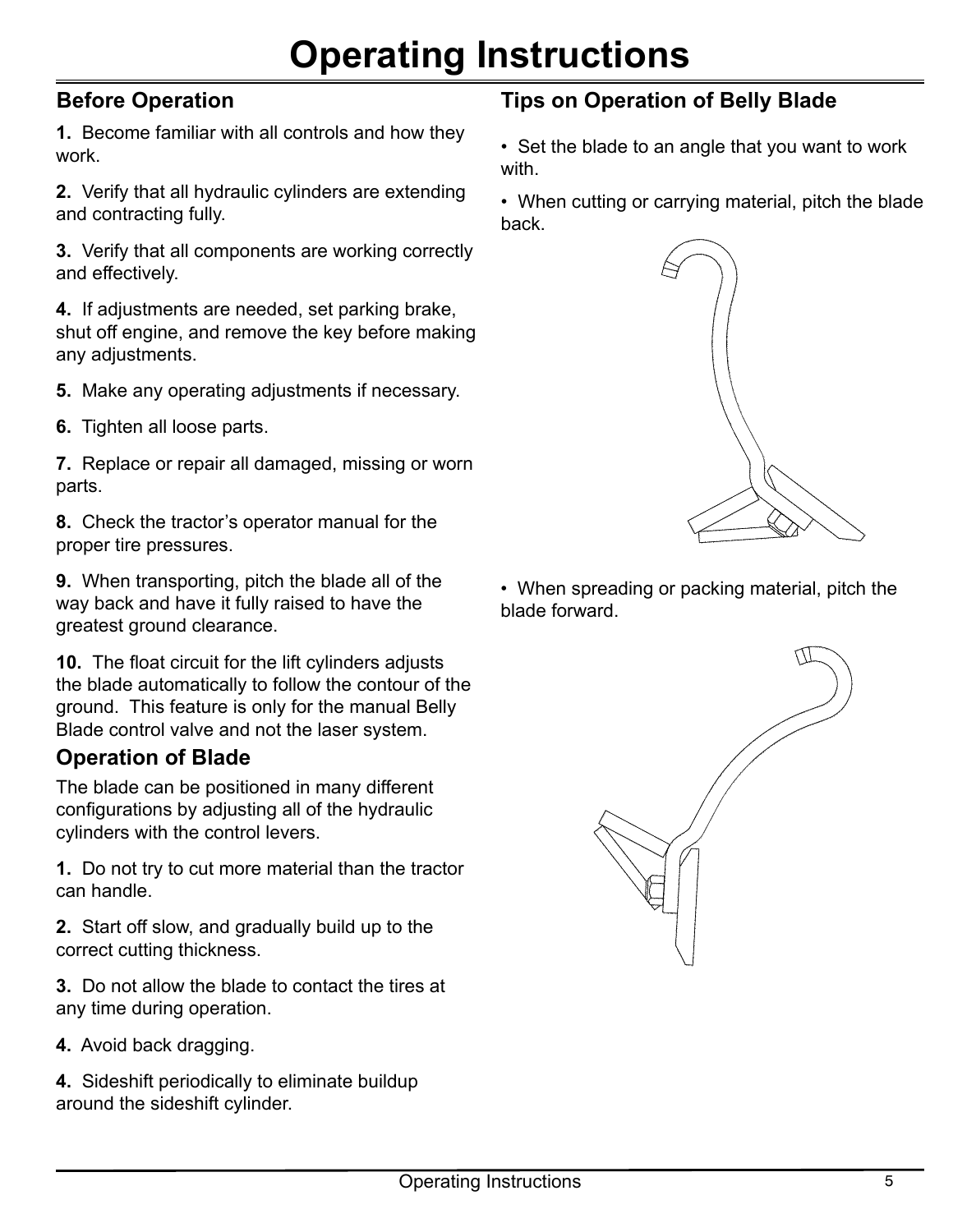• When moving material from right to left, angle the right side of the blade forward.



• When moving material from left to right, angle the left side of the blade forward.



## **Adjusting the Cutting Depth**

The most efficient way to adjust the cutting depth is to adjust the pitch.

**1.** First start out by setting the blade pitch for either cutting or spreading material. (See page 5)

**2.** Lower the blade until the cutting edge is about 1" or 1-1/2" off the ground with the blade level.

**3.** Start blading material by pitching the blade forward until the blade starts moving material.

**4.** Adjust the full blade cut with the pitch lever as needed.

**5.** Only use the two up and down levers to adjust the left and or right cut.

**6.** The slight change in the cutting edge angle due to the pitching the blade for cut will not affect the performance of the blade.

**7.** If needed, use the sideshift to reach out for the material.

**8.** Most ground is uneven and you will see more and less material being pushed by the blade.

**9.** Resist adjusting the blade cut (pitch lever) or the side to side cut (left or right levers) to maintain an even load in front of the blade. Leave the blade alone, and it will pick up and dump the dirt as it levels out the area being blended.

### **Method of Moving Material**

**1.** The easiest method to level an area is to use around and around method. Start on the outside and work in to the center.

**2.** Adjust the angle of the blade so that the material will move to the center at all times.

**3.** Continue to drive the around and around method until you arrive at the center. A pile of material will only be in the center with this method, and the material can be spread by the blade or removed by your own method.

**4.** The around and around method is the easiest and doesn't require resetting the angle after each turn.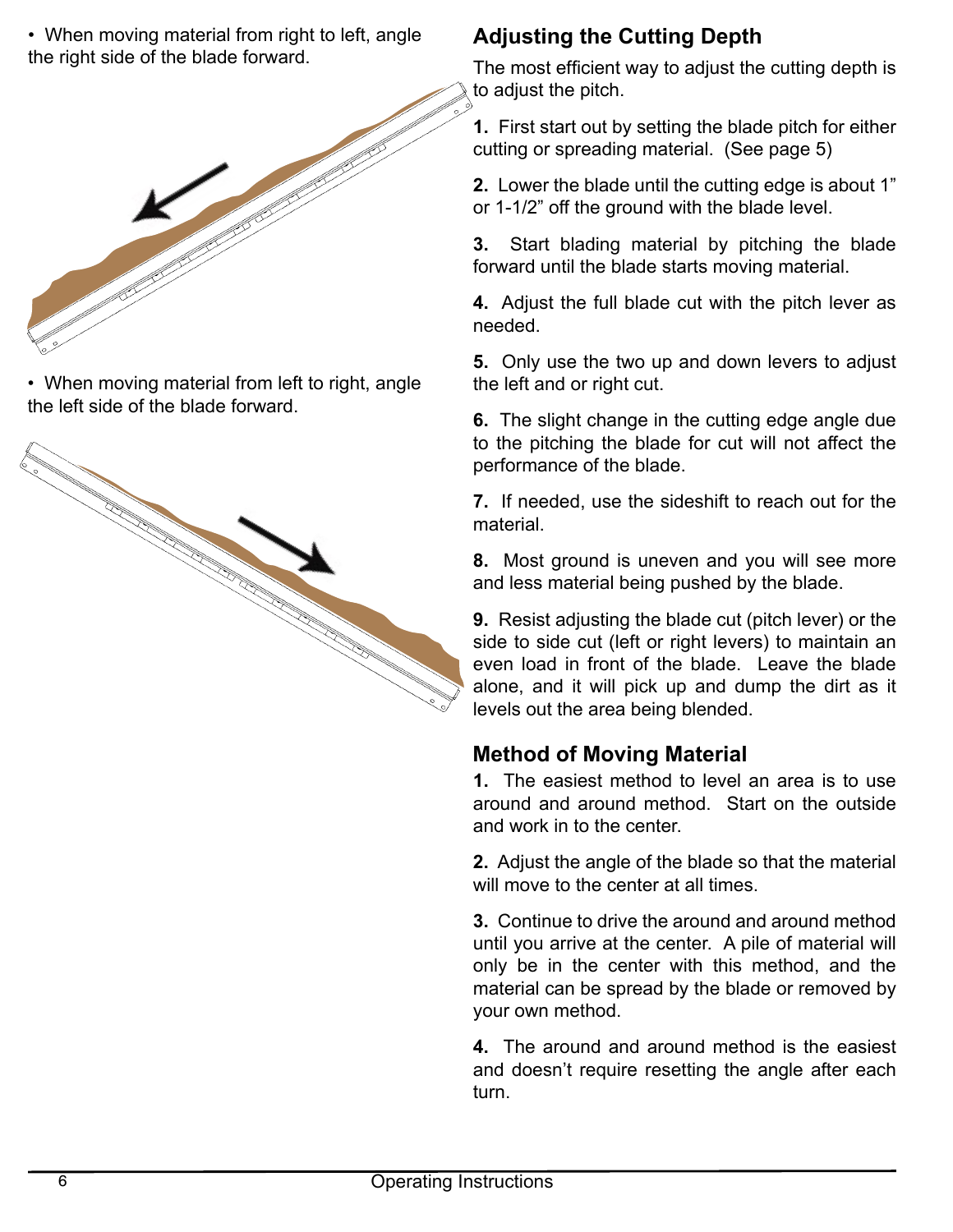# **Blade Removal**

The blade will need to be removed to change the cutting edge.

- **1.** Park the machine and follow the parking safety guidelines.
- **2.** Lower blade to the ground.



**3.** Remove the pin and hitch clip pin from hydraulic cylinder arm and the Belly Blade  $(1).$ 



**4.** Unlock the quick attach levers on both sides (1).

**5.** Contract the side shift hydraulic cylinder.



**6.** Pitch the male quick attach forward to release the top round bar hook from the blade  $(1).$ 

**7.** Slide the blade out from under the tractor.

#### **Changing Cutting Edge**



**8.** Remove the plow bolts and nuts (1) to remove the cutting edge (2).

**9.** Install a new cutting edge back onto the belly blade assembly with the plow bolts and nuts. Torque all of the fasteners to the correct specifications.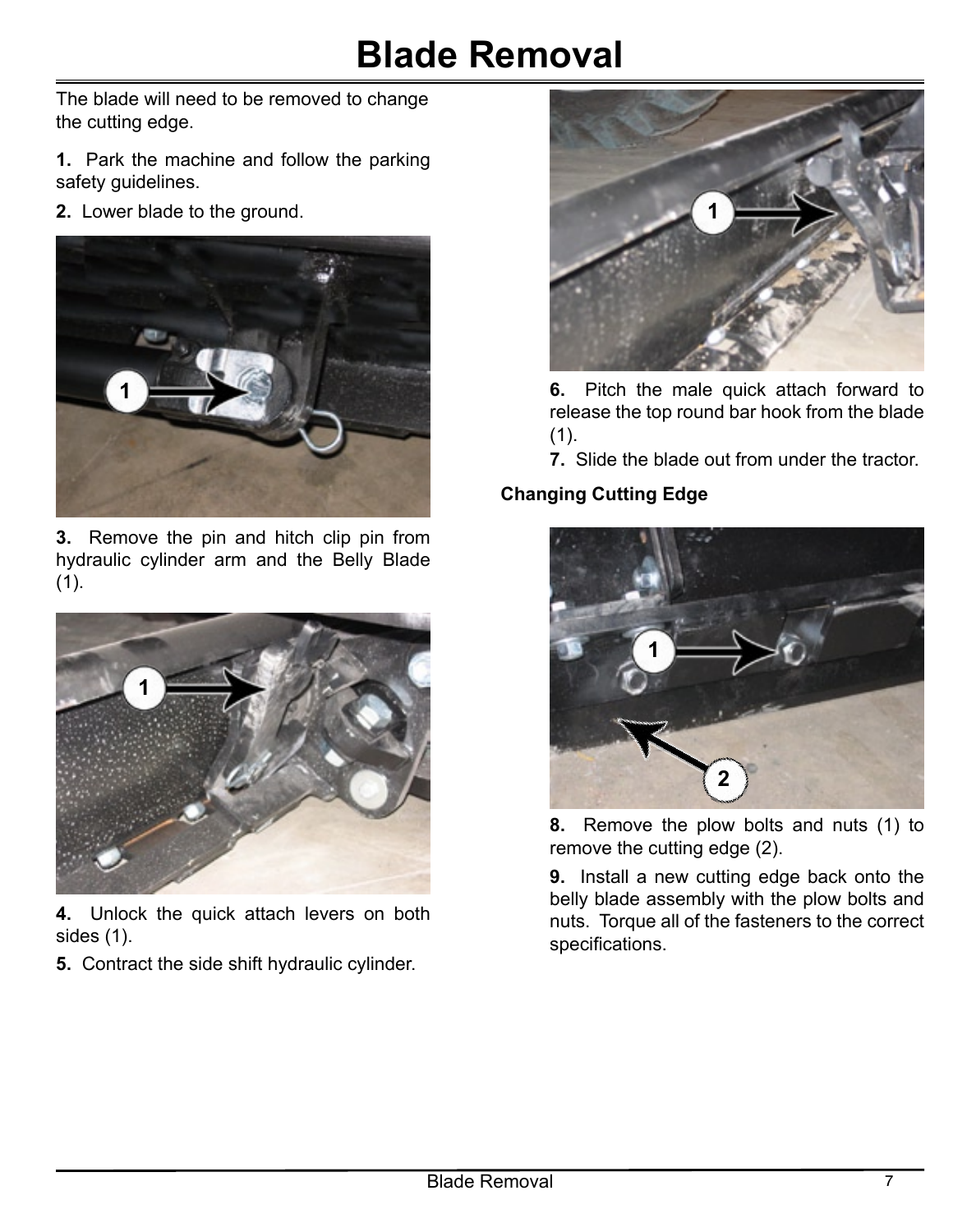# **Blade Installation**

**1.** With the blade off, cycle through functions of blade and check for leaks



**2.** Slide blade under the tractor until the quick attach is approximately in the center of the upright blade (1).



**3.** Pitch the male quick attach forward and position the blade so the top round bar hooks under the lip at the top of the blade (1). Verify that the locking levers are still up (2).



**4.** Pitch the male quick attach back to lift the blade off the ground (1).



**5.** Engage the quick attach locking lever on each side (1). Verify that each latch is engaged into a slot at the bottom of the blade.



**6.** Extend the side shift hydraulic cylinder. Insert a pin from the top and a clip pin on the bottom (1)



**7.** Adjust angle stops so blade does not interfere with tires during angle of blade. Use a wrench to loosen the nut and to turn the bolt either in or out (1). If the blade is hitting, turn the bolt out. After adjustment, tighten the nut.

**8.** Cycle through all blade functions while checking for interferences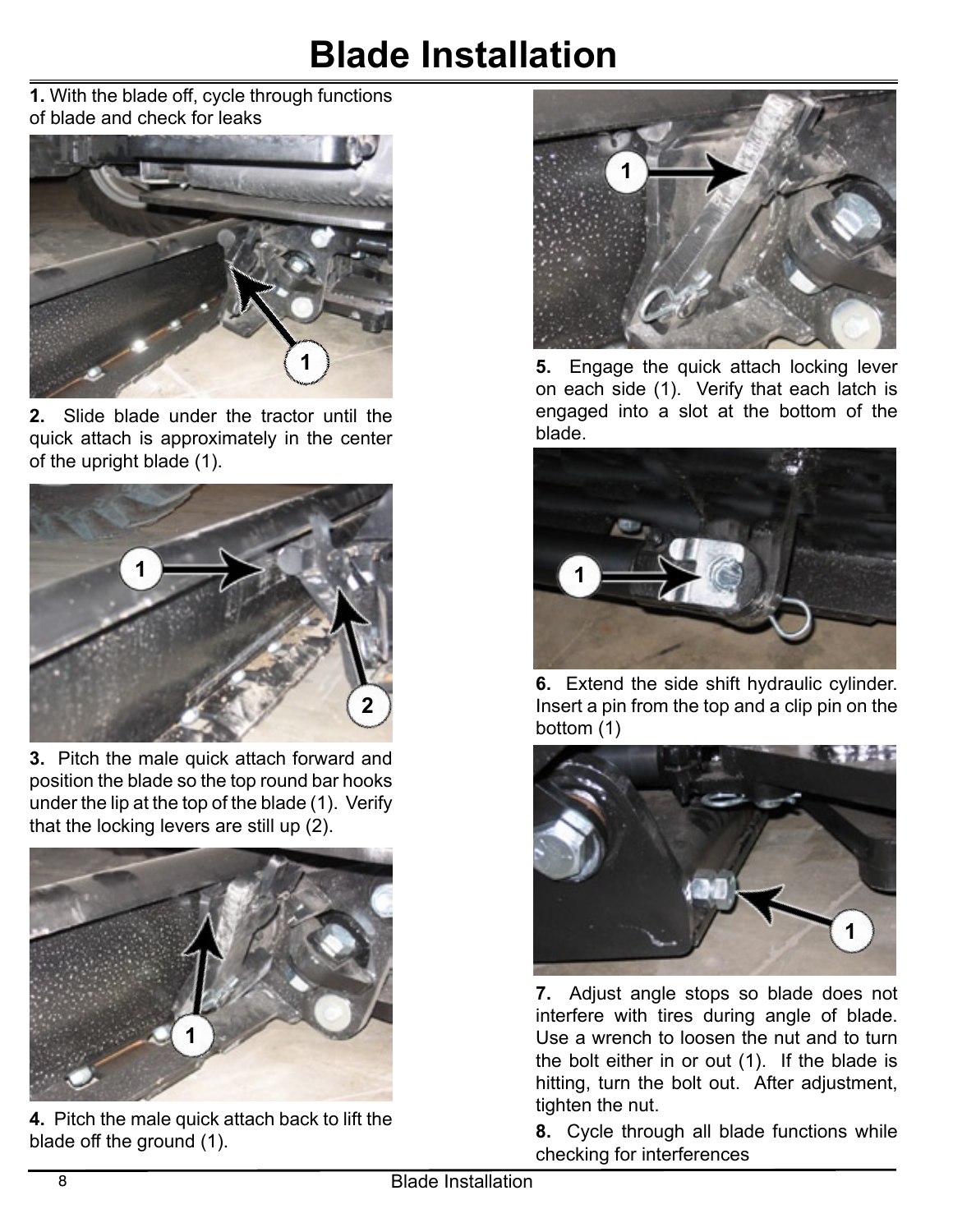# **Troubleshooting**

| $\overline{\mathsf{IF}}$         | <b>CORRECTION</b>                                                         |
|----------------------------------|---------------------------------------------------------------------------|
| Cylinders are not extending or   | Check for packed in dirt.                                                 |
| contracting fully.               | If quick couplers are used, check to see if they are hooked up correctly. |
|                                  | Check the hydraulic oil level and add when needed.                        |
|                                  | Check for any leaks, and repair them if necessary                         |
| The tractor loses power when     | Reduce the cut depth.                                                     |
| using the blade.                 | Slow tractor down.                                                        |
| Blade isn't cutting effectively. | Change cutting edge pitch.                                                |
| The tractor comes off the        | Change the cutting depth using the pitch lever.                           |
| ground or loses traction.        | Change left or right side cutting depth (left or right lever).            |

## **Maintenance**

#### **Blade & Quick Attach Inspection**

**1.** Check that the side shift hydraulic cylinder is still attached to the blade with a pin and a hitch clip pin. See figure 6 on page 9.

**2.** Check to verify that the quick attach levers are still locked. See figure 5 on page 9

**3.** Check for any cracks and extensive wear on the male quick attach and the blade.

**4.** Inspect the male quick attach and the blade for any cracked welds. Contact the dealer for repair or replacement parts.

**5.** Check the cutting edge on the blade for excessive wear or damage. If the edge is damaged, or the entire blade is damaged, replace the cutting edge.

#### **Lubrication**

**1.** Grease all zirks on the undercarriage and main assembly. Grease labels, as shown below, identify the locations of the grease zirks.

#### **Undercarriage Inspection**

**1.** Check all the hydraulic cylinders and hoses for any cracks or leaks.

**2.** Check the entire undercarriage for any cracks in the welds or the frame. Contact the dealer for repair or replacement parts.

**3.** Verify that all warning and caution labels are in place. If replacements are needed, contact your Belly Blade dealer.

# **! Caution !**

Avoid injury! Hydraulic oil that is under pressure will penetrate the skin and cause a serious injury. If this occurs, it needs to be surgically removed by a doctor familiar with this type of injury within a few hours or gangrene may result.

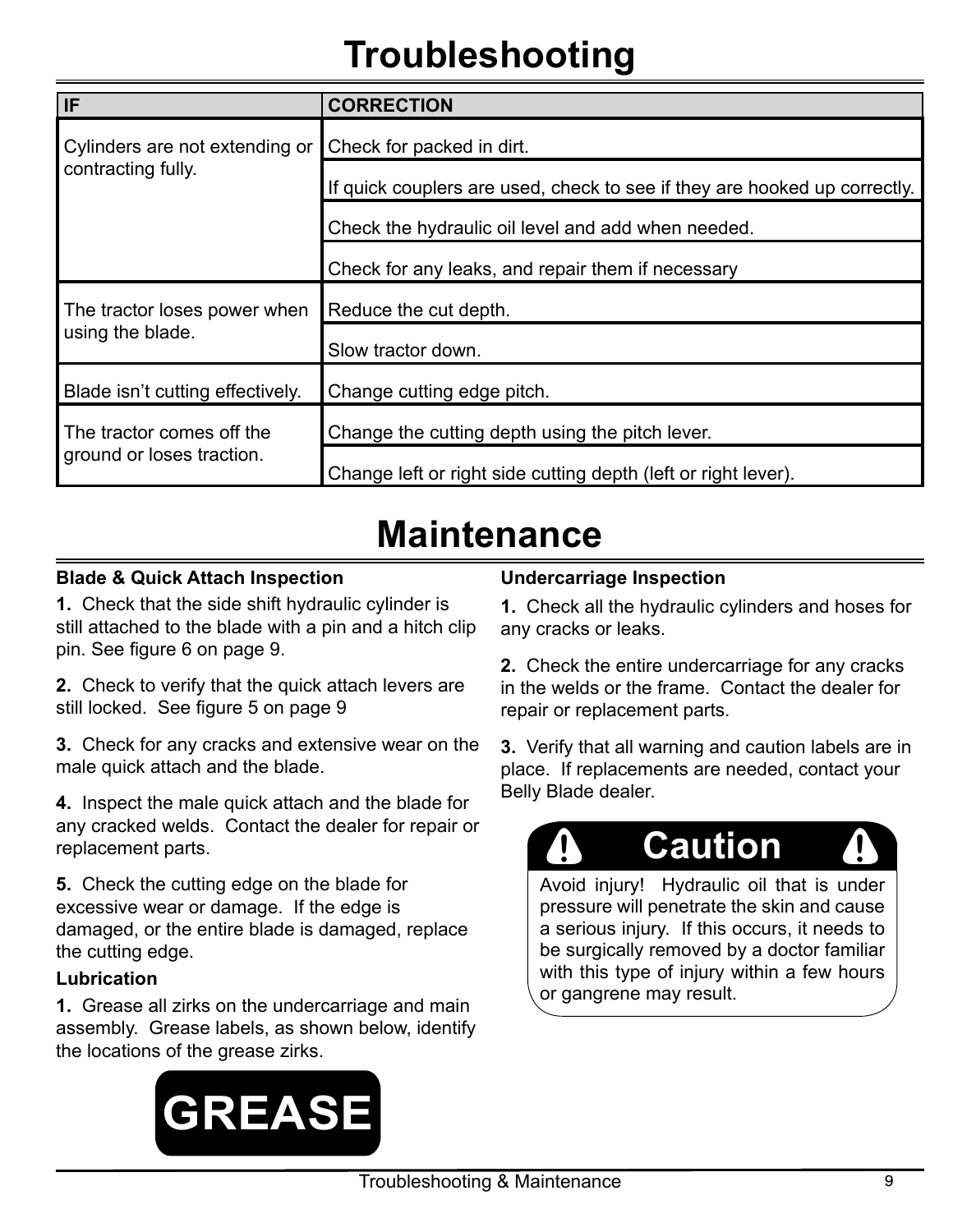# **Bolt Torque Specifications**

| <b>Bolt</b>    | <b>Thread</b> | Grade 5          | Grade 8          | <b>Bolt</b>     |       | Grade 8.8               | Grade 10.9       |
|----------------|---------------|------------------|------------------|-----------------|-------|-------------------------|------------------|
| Dia.<br>(inch) | per<br>inch   | Torque (ft lbs.) | Torque (ft lbs.) | Dia.<br>(mm)    | Pitch | Torque (ft lbs.)        | Torque (ft lbs.) |
| 1/4            | 20            | 8                | 12               | 4               | 0.70  | $\overline{2}$          |                  |
| 1/4            | 28            | 10               | 14               | 5               | 0.80  | $\overline{\mathbf{4}}$ |                  |
| 5/16           | 18            | 17               | 25               | 5               | 1.00  | $\overline{7}$          | 11               |
| 5/16           | 24            | 19               | 29               | $\overline{7}$  | 1.00  | 12                      |                  |
| 3/8            | 16            | 30               | 45               | 8               | 1.25  | 17                      | 26               |
| 3/8            | 24            | 35               | 50               | 8               | 1.00  | 18                      |                  |
| 7/16           | 14            | 50               | 70               | 10 <sup>1</sup> | 1.50  | 35                      | 51               |
| 7/16           | 20            | 55               | 80               | 10 <sup>°</sup> | 1.20  | 37                      |                  |
| 1/2            | 13            | 75               | 110              | 10 <sup>°</sup> | 1.00  | 39                      |                  |
| 1/2            | 20            | 90               | 120              | 12              | 1.75  | 59                      | 88               |
| 9/16           | 12            | 110              | 150              | 12              | 1.50  | 62                      |                  |
| 9/16           | 18            | 120              | 170              | 12              | 1.25  | 65                      |                  |
| 5/8            | 11            | 150              | 220              | 14              | 2.00  | 94                      | 139              |
| 5/8            | 18            | 180              | 240              | 14              | 1.50  | 101                     |                  |
| 3/4            | 10            | 260              | 380              | 16              | 2.00  | 146                     | 210              |
| 3/4            | 16            | 300              | 420              | 18              | 2.50  | 210                     |                  |
| 7/8            | 9             | 430              | 600              | 20              | 2.50  | 292                     |                  |
| 7/8            | 14            | 470              | 660              | 22              | 2.50  | 398                     |                  |
| 1              | 8             | 640              | 900              | 44              | 3.00  | 503                     |                  |
| 1              | 12            | 710              | 990              |                 |       |                         |                  |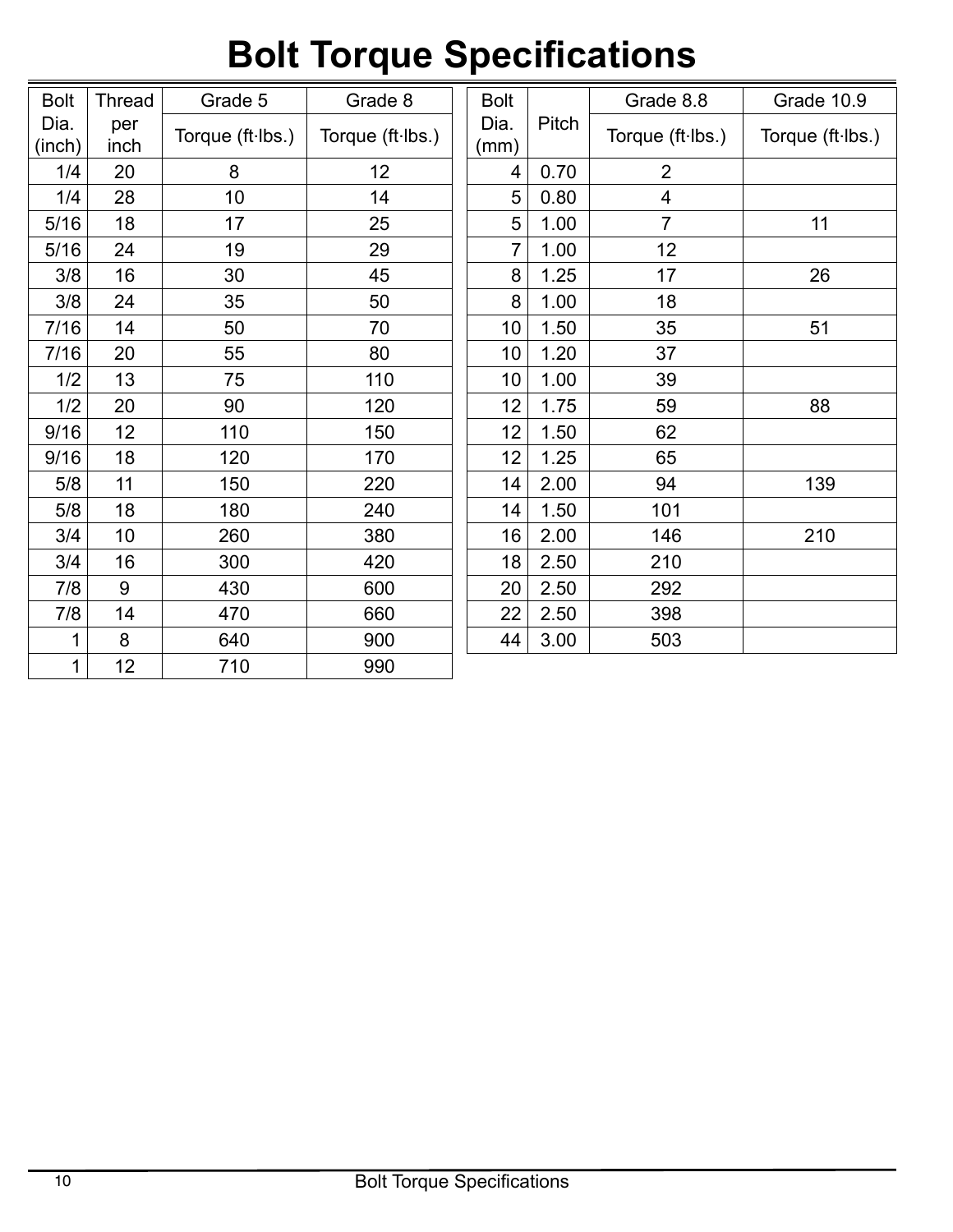# **Parts List**

| <b>ITEM</b>    | PART NO.    | 10300-6-A/     | 10300-7-A/     | 10300-8-A/     | 10300-9-A/     | 10300-10-A/              | <b>DESCRIPTION</b>              |
|----------------|-------------|----------------|----------------|----------------|----------------|--------------------------|---------------------------------|
| NO.            |             | QTY.           | QTY            | QTY.           | QTY.           | QTY.                     |                                 |
|                |             |                |                |                |                |                          |                                 |
| 1              | 15-10300-6  |                |                |                |                |                          | <b>Blade</b>                    |
| 1              | 15-10300-7  |                |                |                |                |                          | Blade                           |
| 1              | 15-10300-8  |                |                |                |                | $\overline{\phantom{0}}$ | <b>Blade</b>                    |
|                | 15-10300-9  |                |                |                |                |                          | <b>Blade</b>                    |
| 1              | 15-10300-10 |                |                |                |                | 1                        | <b>Blade</b>                    |
| $\overline{2}$ | 16-21666    | 12             | 14             | 16             | 18             | 20                       | 5/8" x 1-3/4" Plow Bolt Gr.5 NC |
| 3              | 70-20646    | 12             | 14             | 16             | 18             | 20                       | 5/8" Hex Top Lock Nut Gr.5 NC   |
| 4              | 29-10135-6  |                |                |                |                |                          | <b>Cutting Edge</b>             |
| 4              | 29-10135-7  |                |                |                |                |                          | <b>Cutting Edge</b>             |
| 4              | 29-10135-8  |                |                |                |                |                          | <b>Cutting Edge</b>             |
| 4              | 29-10135-9  |                |                |                |                |                          | <b>Cutting Edge</b>             |
| $\overline{4}$ | 29-10135-10 |                |                |                |                |                          | <b>Cutting Edge</b>             |
| 5              | 27-10251    | $\overline{2}$ | $\overline{2}$ | $\overline{2}$ | $\overline{2}$ | $\overline{2}$           | Decal, Pinch Point Blade        |

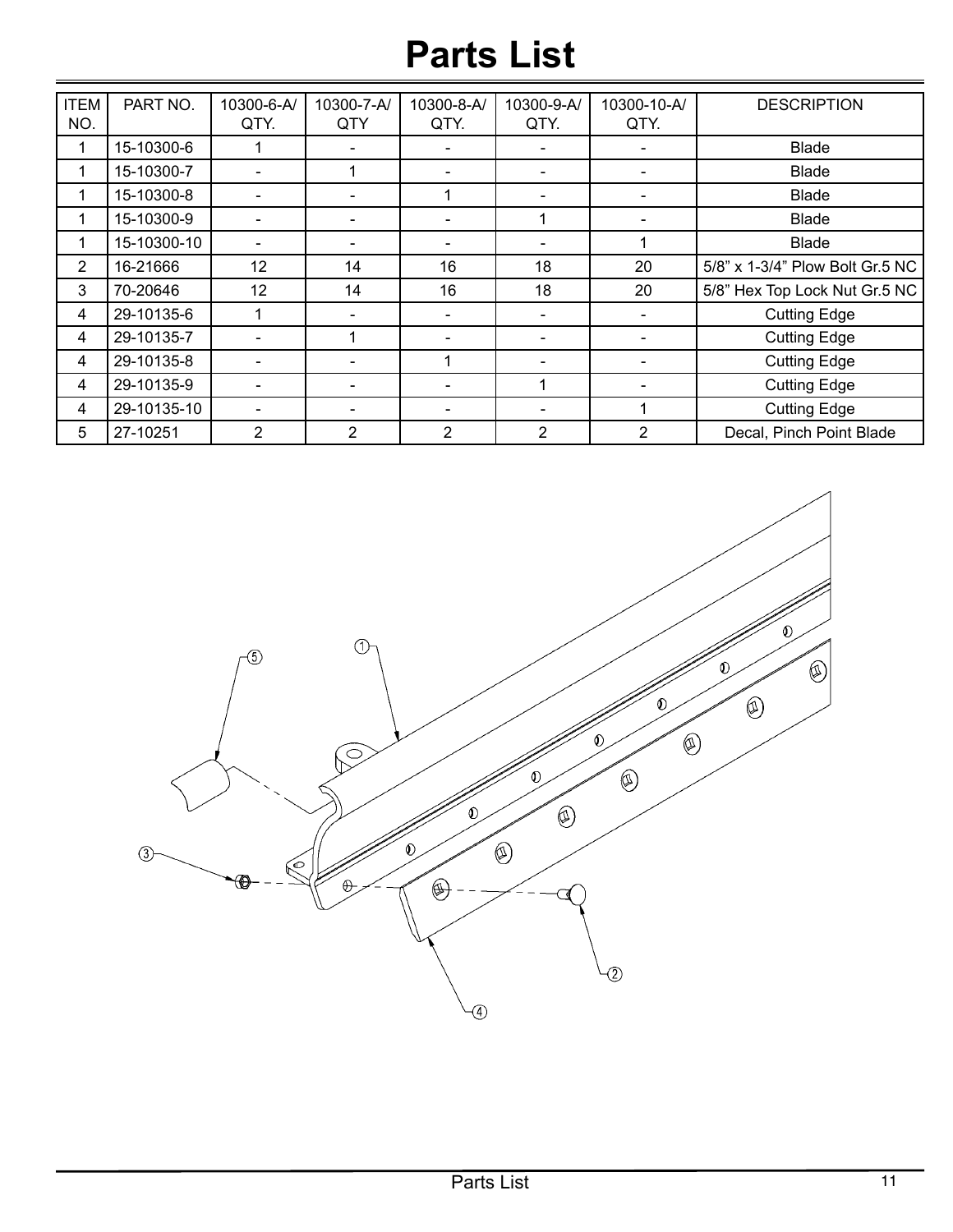| <b>ITEM NO. QTY.</b> |                | PART NO.   | <b>DESCRIPTION</b>                                |  |  |  |  |
|----------------------|----------------|------------|---------------------------------------------------|--|--|--|--|
| 1                    | 1              | 11-10353-L | Q.A. Lock Handle - Left                           |  |  |  |  |
| $\overline{2}$       | 1              | 11-10353-R | Q.A. Lock Handle - Right                          |  |  |  |  |
| 3                    | 1              | 11-10359   | Arm, Pitch                                        |  |  |  |  |
| 4<br>11-10360<br>1   |                |            | Arm, Bellcrank                                    |  |  |  |  |
| 5                    | 1              | 11-10425   | Arm, Stabilizer                                   |  |  |  |  |
| 6                    | 5              | 16-10165   | 1" x 3-3/4" Hex Bolt Gr.5 NC                      |  |  |  |  |
| $\overline{7}$       | 1              | 16-10167   | 1" x 3-3/4" Hex Bolt Gr.5 NC Special              |  |  |  |  |
| 8                    | 4              | 16-20124   | $1/2$ " x 1" Hex Bolt Gr.5 NC                     |  |  |  |  |
| 9                    | 2              | 16-20220   | 3/4" x 2-1/2" Hex Bolt Gr.5 NC                    |  |  |  |  |
| 10                   | $\mathbf{1}$   | 16-20272   | 1" x 3" Hex Bolt Gr.5 NC                          |  |  |  |  |
| 11                   | 1              | 16-20900   | 1-1/4" x 5" Hex Bolt Gr.5 NC                      |  |  |  |  |
| 12                   | 1              | 18-10430   | Bracket, NR 1.00" Bolt                            |  |  |  |  |
| 13                   | 5              | 19-7774    | 1" x 1" Spring Bushing                            |  |  |  |  |
| 14                   | $\overline{2}$ | 19-10340   | 2-1/2" x 3" x 3" Bushing                          |  |  |  |  |
| 15                   | 1              | 26-10349   | 4" x 5" Hydraulic Cylinder                        |  |  |  |  |
| 16                   | 1              | 26-10350   | 3" x 24" Hydraulic Cylinder                       |  |  |  |  |
| 17                   | 2              | 26-34710   | 4" x 8" Hydraulic Cylinder                        |  |  |  |  |
| 18                   | 4              | 27-9507    | Decal, Grease                                     |  |  |  |  |
| 19                   | 2              | 31-34047   | Straight Thread Elbow 90° JIC x O-Ring (6801-6-8) |  |  |  |  |
| 20                   | 4              | 31-34049   | Straight Thread Elbow 90° JIC x O-Ring (6801-4-8) |  |  |  |  |
| 21                   | $\overline{2}$ | 31-34061   | Branch Tee JIC x O-Ring (6803-6-6-8)              |  |  |  |  |
| 22                   | 1              | 32-10320   | Angle Frame                                       |  |  |  |  |
| 23                   | 1              | 32-10330   | <b>Lift Frame</b>                                 |  |  |  |  |
| 24                   | 7              | 43-7767    | <b>Cylinder Pin Clip</b>                          |  |  |  |  |
| 25                   | 2              | 43-7994    | Clevis Cylinder Base Pin                          |  |  |  |  |
| 26                   | 3              | 43-7995    | Clevis Cylinder Rod Pin                           |  |  |  |  |
| 27                   | 1              | 43-10370   | Pin 1.50" x 23.125"                               |  |  |  |  |
| 28                   | 1              | 43-10373   | Pin 1.50" x 6.125"                                |  |  |  |  |
| 29                   | 1              | 43-10376   | Pin 2.50" x 9.125"                                |  |  |  |  |
| 30                   | 1              | 45-10310   | <b>Quick Attach</b>                               |  |  |  |  |
| 31                   | 4              | 57-10377   | Shim Washer 1.25" x 1.875" x .1345"               |  |  |  |  |
| 32                   | 3              | 57-20744   | 1/2" Flat Washer                                  |  |  |  |  |
| 33                   | 2              | 57-20764   | 1/2" Lock Washer                                  |  |  |  |  |
| 34                   | 1              | 57-20794   | 1/2" Fender Washer                                |  |  |  |  |
| 35                   | 4              | 58-9371    | 45° 1/8" NPT Grease Fitting                       |  |  |  |  |
| 36                   | $\overline{2}$ | 70-20587   | 3/4" Hex Nut Gr.5 NC                              |  |  |  |  |
| 37                   | 7              | 70-20609   | 1" Hex Center Lock Nut Gr.5 NC                    |  |  |  |  |
| 38                   | 1              | 70-20981   | 1-1/4" Hex Nut Gr.5 NC                            |  |  |  |  |

**NOTE:** The list of parts along with the exploded views for the undercarriage assembly are located in the Belly Blade Instructions manual for your tractor specific Belly Blade.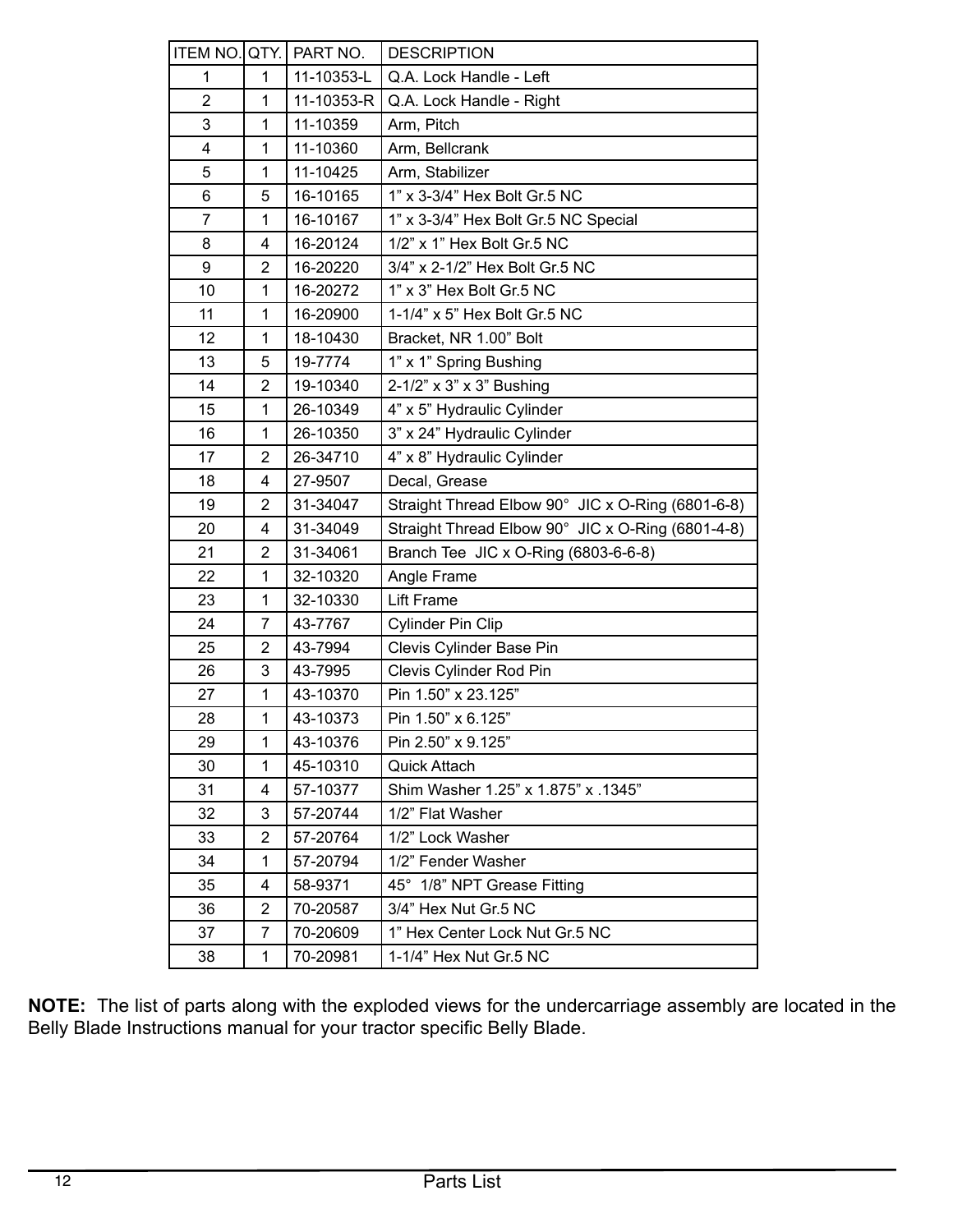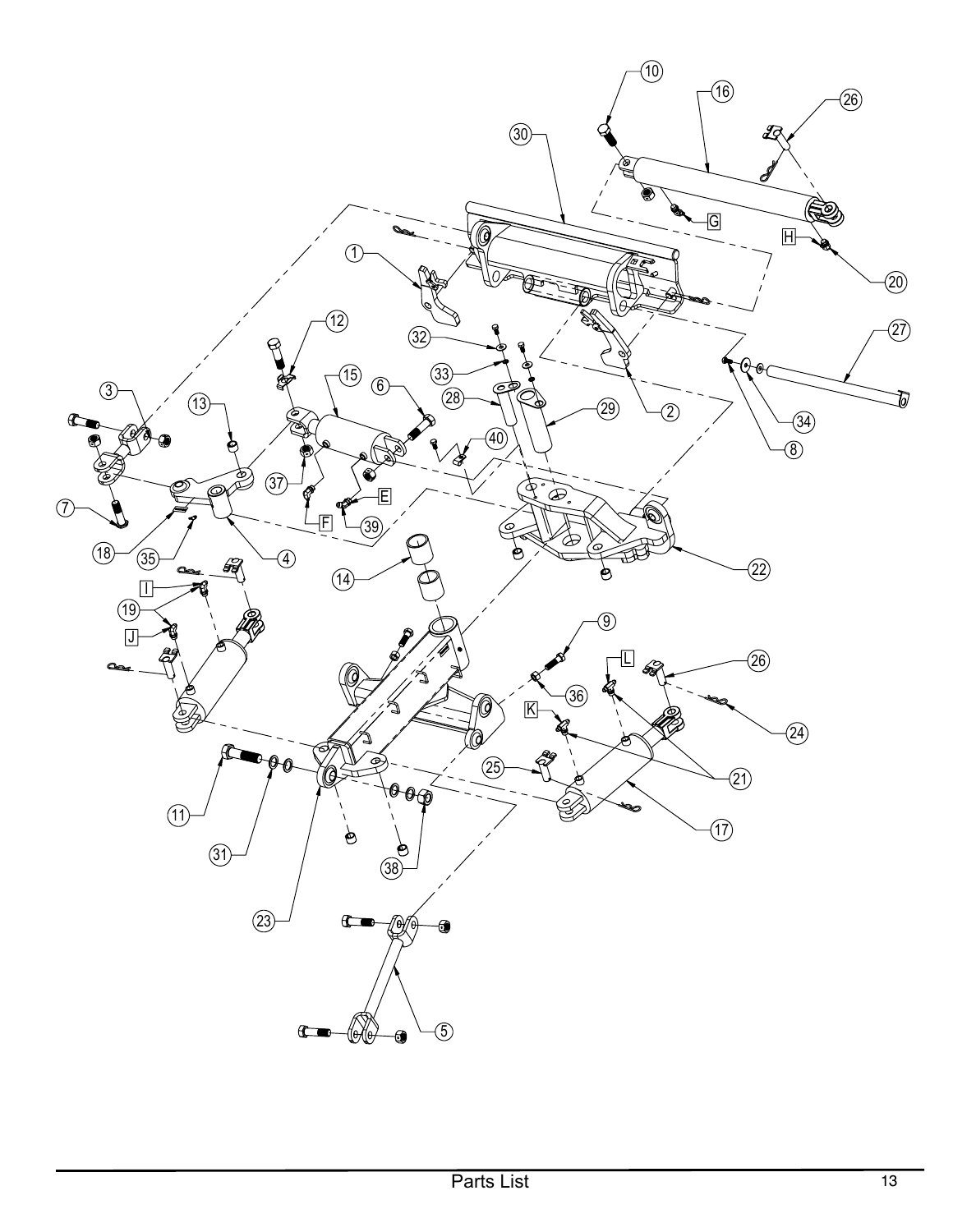# **Hydraulic Schematic - Without Cab**

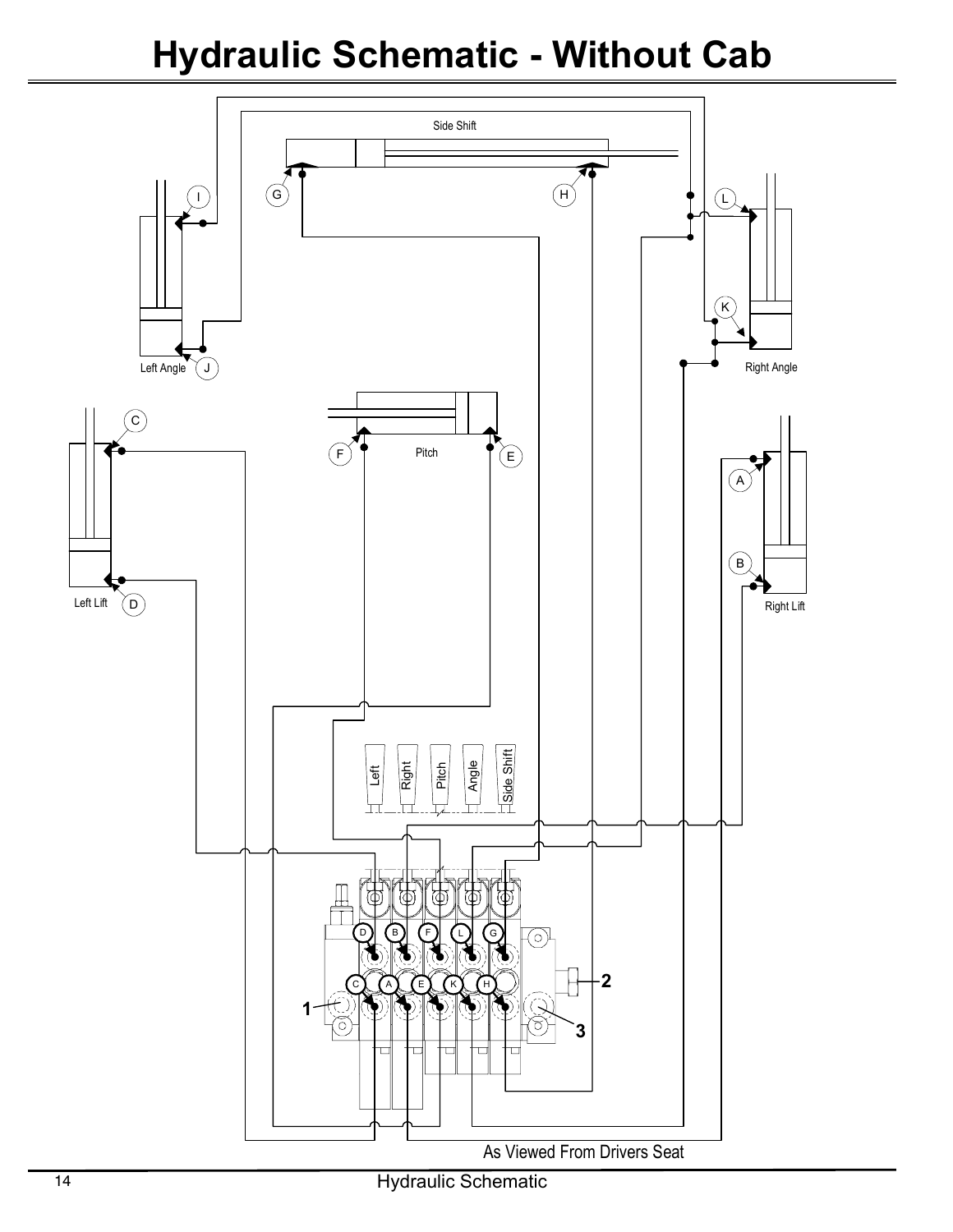# **Hydraulic Schematic - With Cab**